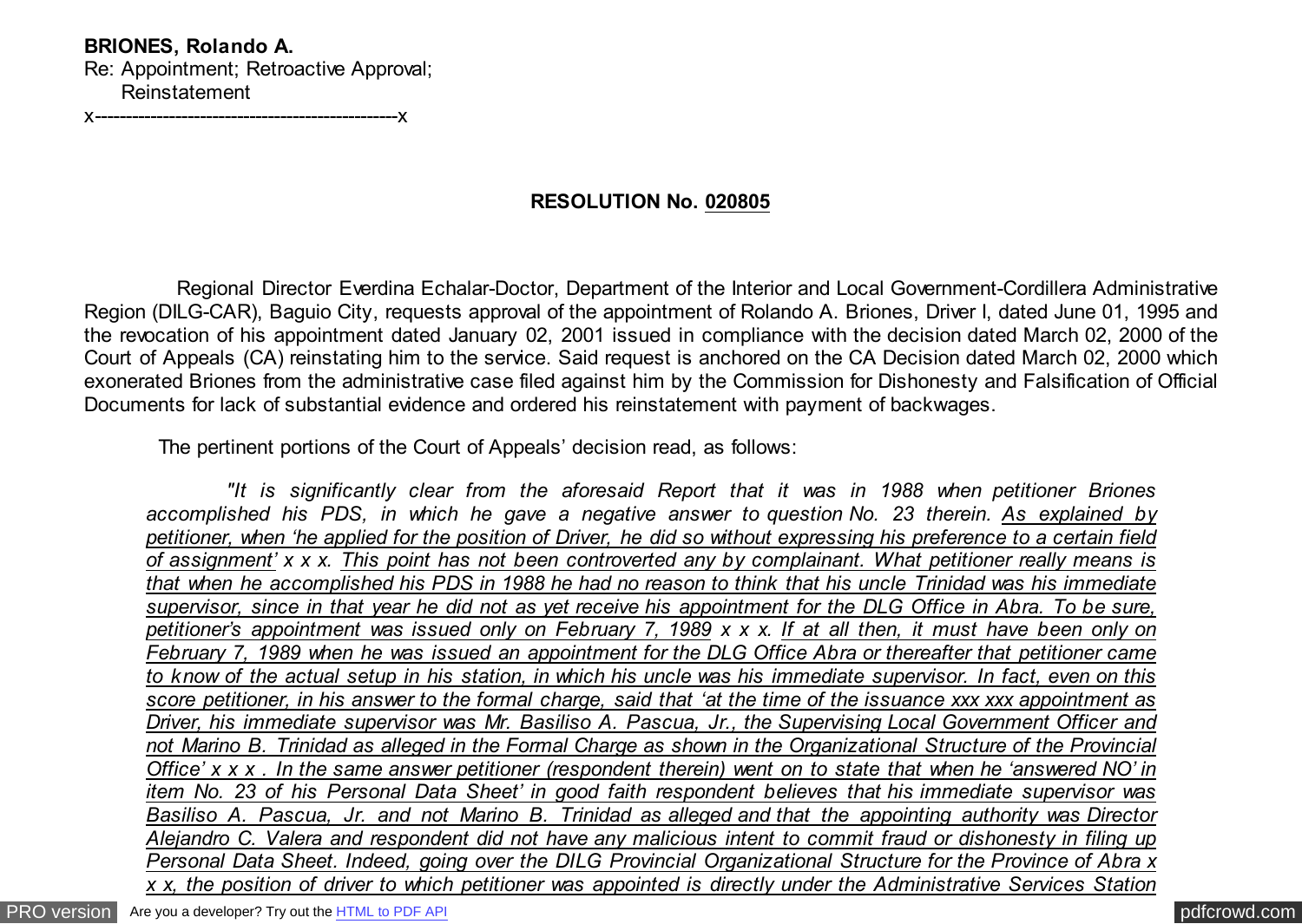*(LGOO V), while that of his uncle Trinidad, as Provincial Director, is far removed therefrom. In this context, it would have been extremely difficult for petitioner to think that Trinidad who occupies the top position, as depicted in the organizational chart, was his immediate supervisor.*

#### *x x x*

 *"To our mind, the date or year when petitioner accomplished his PDS is decisive on the question as to whether he gave a false or untruthful answer to item No. 23 therein. Petitioner claims that he acted in good faith* when he gave a negative answer to the said item. According to petitioner, at the time not only was he still *unaware that he could get an appointment for Abra where his uncle was assigned, but he likewise believe in good faith that another person (Basiliso A. Pascua, Jr.) was the head of the Abra DLG Office. We have no reason to doubt petitioner's professed good faith or lack of intent to falsify his record. Apart from being consistent with the jural concept that good faith is always presumed (Art. 527, Civil Code; Ballantan v. CA, G.R. No. 125683, March 2, 1999; Baron Marketing Corp. v. CA, 286 SCRA 96 [1998]; Ford Phils. V. CA, 267 SCRA 320 [1997]), it is further compatible with the undisputed fact that petitioner's appointment was issued only on February 7, 1989 or long after he had filled up his PDS in 1988. If only to stess this point, petitioner may be charged with knowledge that his uncle Trinidad is his immediate supervisor only after his appointment for Abra was issued on February 7, 1989 and not before said date.*

### *x x x*

 *"We recognize the rule that factual findings of administrative agencies must be respected on appeal, so long as they are supported by substantial evidence (Villanueva v. CA, 205 SCRA 537 at 545 [1992]; Tiatco v. Civil Service Commission, 216 SCRA 749 [1992]). In the instant case, however, we hold that the appealed decision of respondent CSC does not find evidentiary support, as it is in fact contradicted by the very documentary evidence upon which it is supposed to rest, for which reason, the findings therein contained do not bind this Court.*

#### *x x x*

 *"WHEREFORE, in view of all the foregoing considerations, the resolutions of respondent CSC which are assailed in this petition are hereby SET ASIDE, and petitioner's reinstatement to his position with backwages computed at the rate he was receiving from the date of his dismissal up to his reinstatement and without loss of any seniority rights, is hereby ORDERED. However, if the setup then obtaining at the time of his dismissal, in which petitioner's uncle is the head of the Abra DILG Office still persists, the DILG-CAR is hereby DIRECTED to reassign and or transfer petitioner to another station within the region." (Underscoring supplied)*

The request of Regional Director Doctor is hereunder quoted as follows: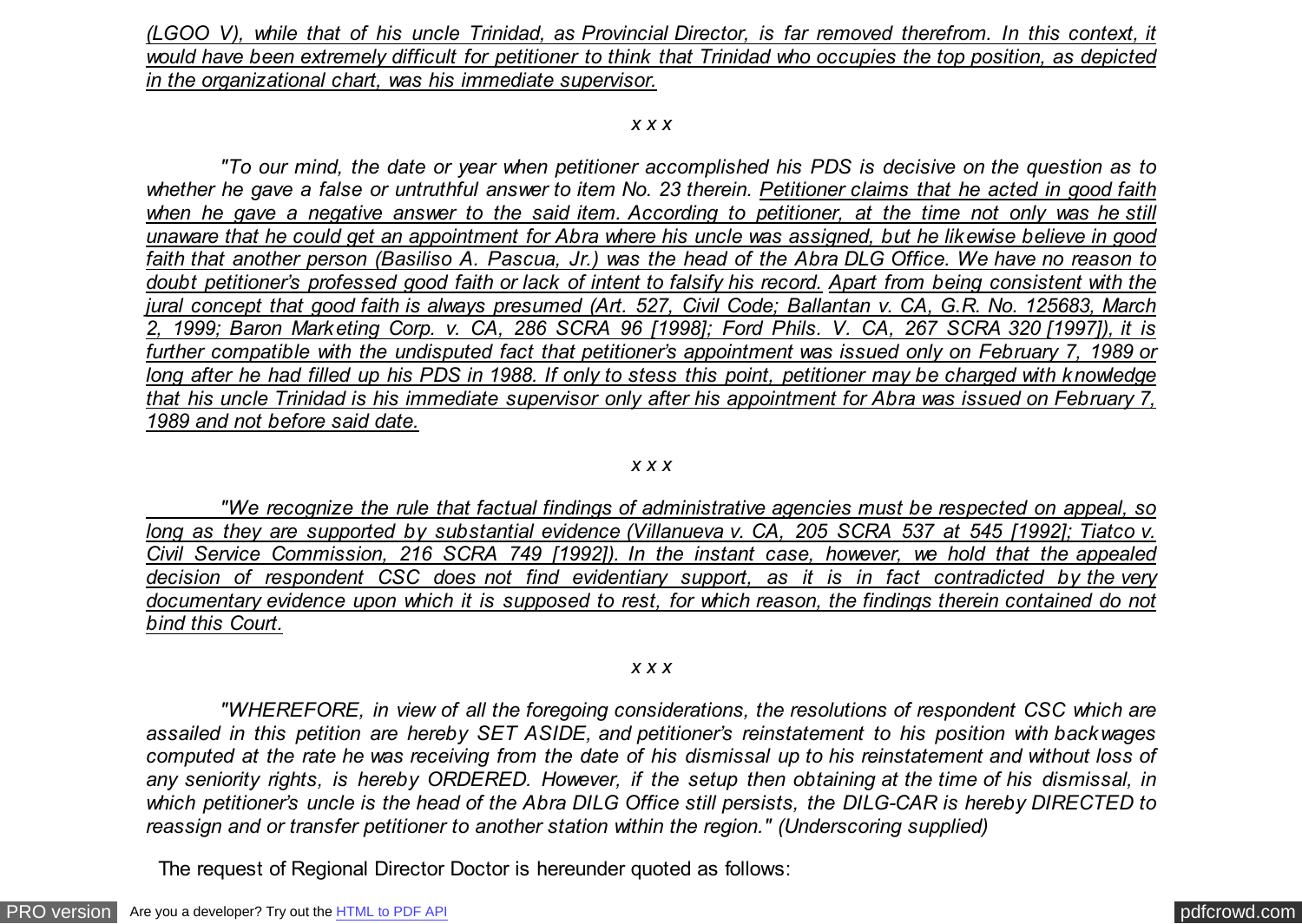*"May we respectfully submit the attached retroactive Reappointment, dated June 01, 1995, of Mr. Rolando A. Briones, Driver I of DILG-CAR, for your approval.*

*"It may be recalled that Mr. Briones' earlier Reappointment (also dated June 01, 1995) pursuant to RA 6975 otherwise known as AN ACT ESTABLISHING THE PHILIPPINE NATIONAL POLICE UNDER A REORGANIZED DEPARTMENT OF THE INTERIOR AND LOCAL GOVERNMENT, AND FOR OTHER PURPOSES, was disapproved on June 09, 1995 by the CSC-CAR on the ground that there is a pending administrative case against him.*

*"Subsequently, on the basis of CSC Resolution Nos. 97340 and 974566, dated September 28, 1997 and December 02, 1997, respectively, the DILG-CAR terminated the services of Mr. Briones effective March 01, 1998. On March 2, 2000, however, the Court of Appeals, Twelfth Division promulgated its Decision on the Briones' case ordering his reinstatement to his position with backwages.*

*"In compliance therefore with the CA decision, we issued on January 02, 2001 the Reinstatement of Mr. Briones to another position of Driver I, which, at that time, was already vacant. However, upon a second look, we are of the belief that Mr. Briones cannot be reinstated until and unless his retroactive Reappointment be duly approved by the CSC for, as of this moment, he has no existing valid appointment. Besides, the Department of Budget and Management will require the presentation of this document to support the release of funds for the payment of his backwages from the time of the termination of his services up to December 31, 2000.*

*"Thus, aside from our request for the approval of the retroactive Reappointment of Mr. Briones, may we also ask that the Reinstatement earlier issued to Mr. Briones be cancelled."*

 Records show that on February 07, 1989, Briones was issued an appointment as Driver under temporary status by the Department of Local Government-Cordillera Administrative Region (DLG-CAR). On March 13, 1990, Briones' appointment was changed from temporary to permanent status pursuant to CSC Memorandum Circular No. 10, s. 1977 with the position title likewise changed from Driver to Driver I. On February 08, 1994, this Commission received a complaint from the "DILG-CAR Below the Poverty Line" which alleged that Rolando A. Briones was issued nepotic appointments to the positions abovestated. In said complaint, it was alleged that Briones' immediate supervisor Marino B. Trinidad, is his relative within the third degree of affinity. In a Memorandum dated April 26, 1994, the Commission referred the said complaint to the Civil Service Commission-Cordillera Administrative Region (CSC-CAR) for appropriate action. A preliminary investigation ensued. Finding prima facie evidence against Briones, the CSC-CAR on September 05, 1994 issued a formal charge against the respondent for Dishonesty and Falsification of Official Documents. After the termination of the investigation, a Report of Investigation was submitted to the Commission for resolution.

 While the administrative case of Briones was still pending with the Commission, the Department of Local Government (DLG) was reorganized and renamed Department of the Interior and Local Government (DILG) pursuant to **Republic Act No.**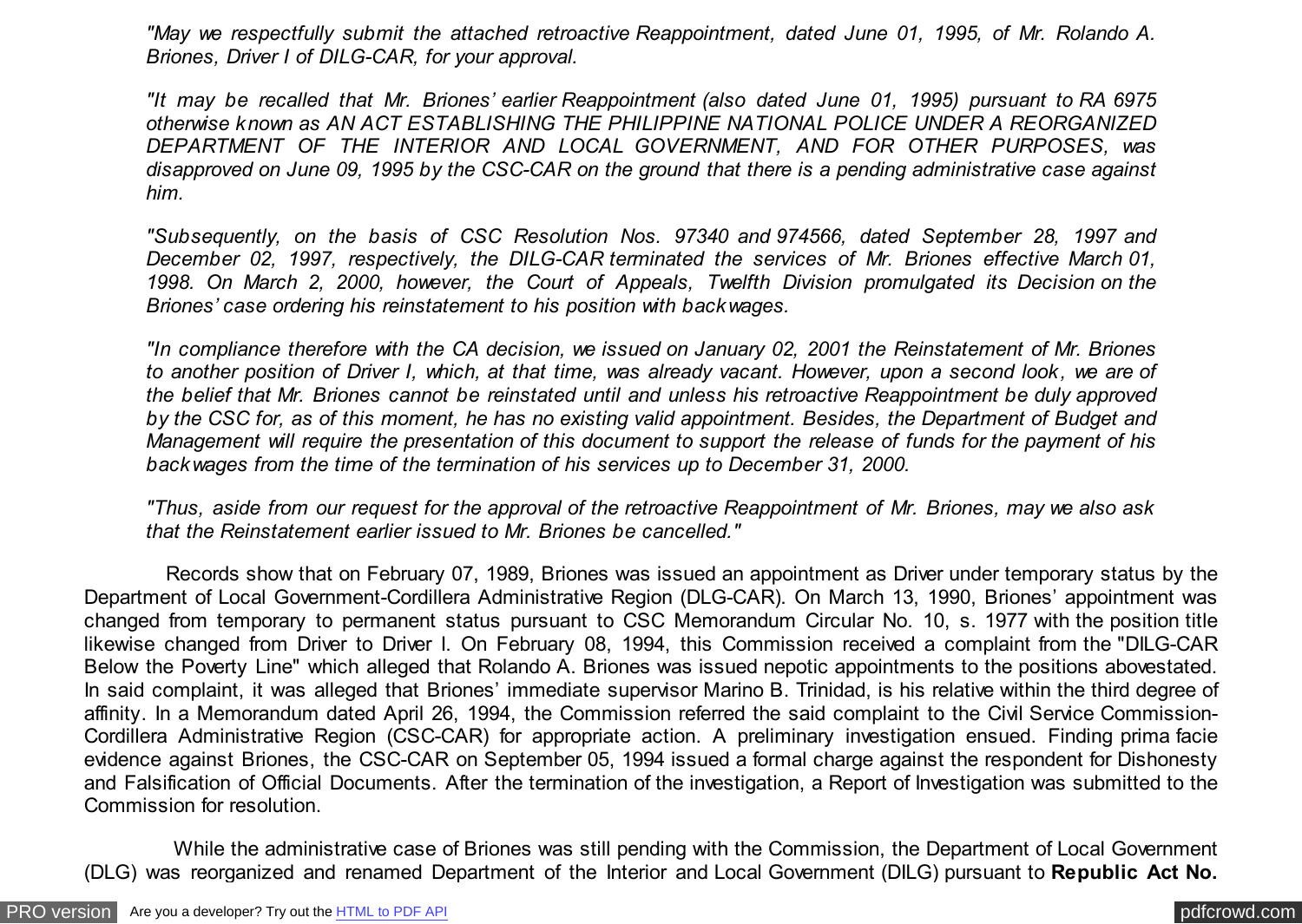**6975 (An Act Establishing the Philippine the Philippine National Police Under a Reorganized Department of the Interior and Local Government And For Other Purposes)**. Consequently, on June 01, 1995, Briones was reappointed to the Driver I position. Said appointment was submitted to the CSC-CAR on June 06, 1995. On June 09, 1995, Briones' appointment was disapproved by the CSC-CAR on the ground that the appointee has a pending administrative case. No motion for reconsideration was filed by the appointing authority relative to the disapproval of Briones' appointment making the action of the CSC-CAR final and executory.

 It is noted that the CSC-CAR erred in disapproving the June 01, 1995 appointment of Briones as Driver I on the ground that at the time of its issuance, the pendency of his administrative case is not a legal impediment for him to be reappointed to a similar position upon the implementation of R.A. 6975. It must be stated that the legal impediment then pertains to promotional appointments and not reappointments to the same position due to a reorganization. It is further noted that at the time of the issuance of said appointment and its subsequent disapproval, the governing provision relative thereto is **Section 14, Rule VI of the Omnibus Rules Implementing Book V of Executive Order No. 292,** which provides the following:

## *"SEC. 14. When an employee has a pending administrative case, he shall be disqualified for promotion during the pendency thereof."(Underscoring supplied)*

 It must be emphasized that during reorganization, officers and employees holding permanent appointments shall be reappointed to the new positions in the approved staffing pattern comparable to their former position and if none, to the next lower rank. **Section 4 of R.A. 6656 (An Act To Protect the Security of Tenure of Civil Service Officers and Employees in the Implementation of Government Reorganization)** clearly provides, as follows:

 *"SEC. 4. Officers and employees holding permanent appointments shall be given preference for appointment to the new positions in the approved staffing patterns comparable to their former positions or in case there are not enough comparable positions next lower in rank."*

 Since Briones' reappointment is not a promotional appointment, there is no basis to disapprove said appointment on the ground of pendency of an administrative case. Moreover, as earlier stated, there was no motion for reconsideration filed by the appointing authority assailing the disapproval of the subject appointment within the fifteen (15) day reglementary period, hence, its disapproval has attained finality. **Item No. 3 of CSC Memorandum Circular No. 38, s. 1993,** which is the provision that governs at the time of such disapproval, reads, as follows:

# *"3. Request for Reconsideration*

 *"Request for Reconsideration of action taken by the CSC Office on appointments shall always be made by the appointing officer and shall be submitted to the CSC office concerned within fifteen (15) days from the date of receipt of the appointment, the action on which is sought to be reconsidered."*

[PRO version](http://pdfcrowd.com/customize/) Are you a developer? Try out th[e HTML to PDF API](http://pdfcrowd.com/html-to-pdf-api/?ref=pdf) compared to the CHTML of PDF API [pdfcrowd.com](http://pdfcrowd.com) Although the disapproval of said appointment has become final and executory, Briones continuously reported to office.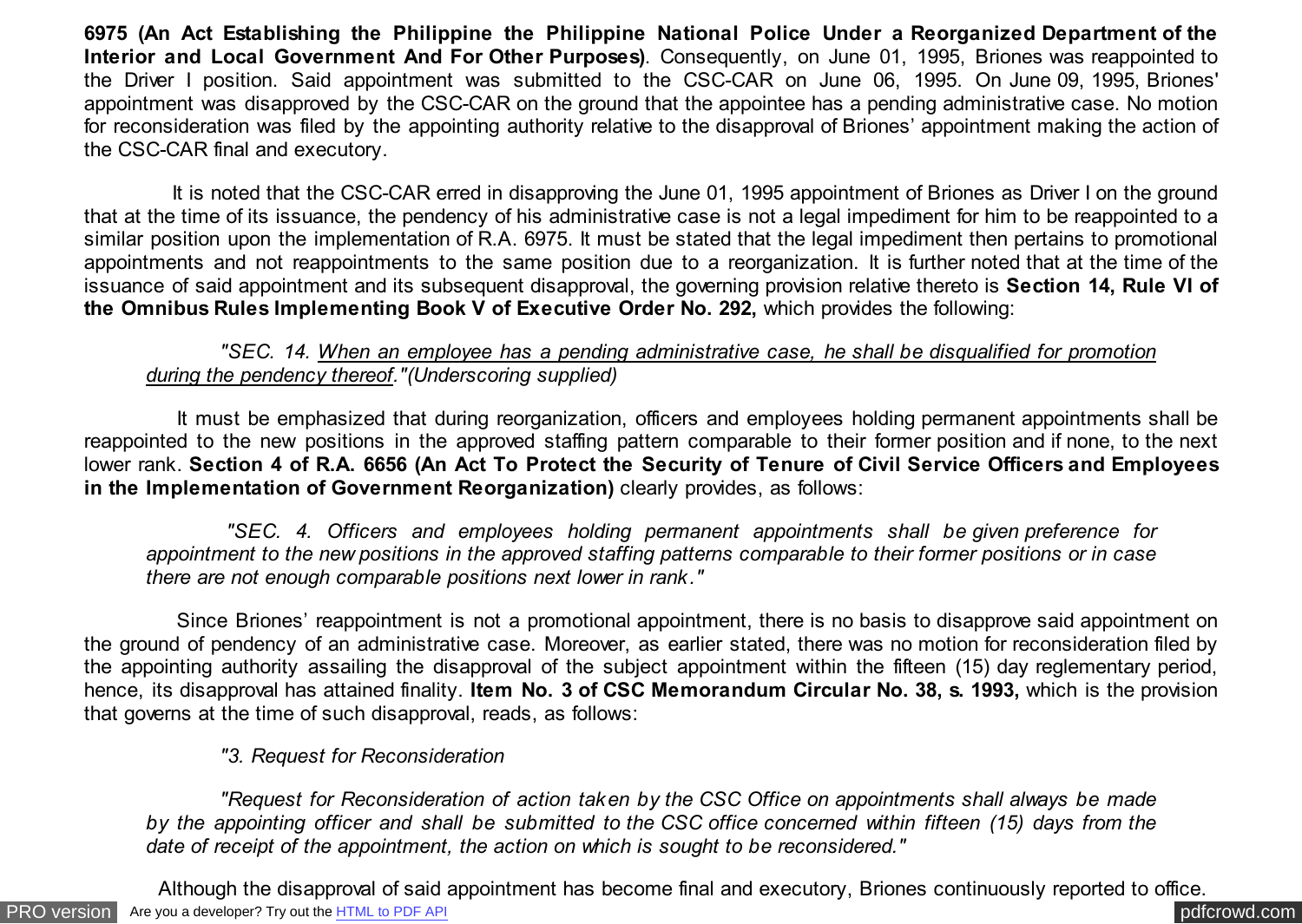On August 28, 1997, the Commission promulgated CSC Resolution No. 97-3740 which found Briones guilty of Dishonesty for which he was imposed the penalty of dismissal from the service including all its accessory penalties. A motion for reconsideration was filed by Briones assailing the subject resolution. However, the same was denied by the Commission in CSC Resolution No. 97-4566 dated December 02, 1997. On March 01, 1998 the DILG-CAR implemented the CSC decision dismissing Briones from the service. On March 28, 1998, Briones filed a Petition for Review before the Court of Appeals. On March 02, 2000, the Court of Appeals rendered its decision nullifying CSC Resolution No. 97-3740 dated August 28, 1997 for lack of substantial evidence and exonerated Briones from the administrative case filed against him and ordered his reinstatement with payment of backwages. On July 21, 2000, Briones filed a motion with the Commission for the execution of the Decision of the Court of Appeals which was granted in CSC Resolution No. 00-2156 dated September 13, 2000. On September 28, 2000, DILG Regional Director Doctor requested advice from the CSC-CAR on how to implement the reinstatement of Briones since DILG-CAR does not have any vacant position to where Briones can be reinstated and where to get the necessary funding for the payment of his backwages. In its Memorandum dated October 16, 2000, CSC-CAR referred the same to the Commission which ruled that Briones be reinstated to his former position. The pertinent portions of said Memorandum read, as follows:

 *"As regards the second issue, the Commission is not convinced that a problem will arise upon the reinstatement of Briones. In the case of De Guzman vs. CSC, 231 SCRA 169, the High Tribunal held:*

 '*When an official or employee was illegally dismissed and his reinstatement has later been ordered, for all legal purposes he is considered as not having left his office. Therefore, he is entitled to all the rights and privileges that accrue to him by virtue of the office he held. (Ta*�*ala vs. Legaspi, 13 SCRA 566 [1965]).'*

 *"Furthermore, in Tan, Jr. vs. Office of the President, 229 SCRA 677, the same High Court ruled that:*

 *'. . . Such award of backwages, however, has since been limited to a maximum period of five (5) years (San [Luis] vs. CA, 174 SCRA 258)'*

 *"On the strength of the foregoing jurisprudence, Briones cannot be considered to have vacated his position. He is deemed to be still holding his position and whoever is presently occupying his position is merely considered as a de facto employee who can be removed therefrom at anytime. This precept was further explained by the Supreme Court in the case of Garces vs. CA, 259 SCRA 99, to wit:*

 *'. . . It is a basic precept in the law of public officers that 'no person, no matter how qualified and eligible he is for a certain position may be appointed to an office which is not vacant.' There can be no appointment to a non-vacant position. The incumbent must first be legally removed, or his appointment validly terminated before one could be validly installed to succeed*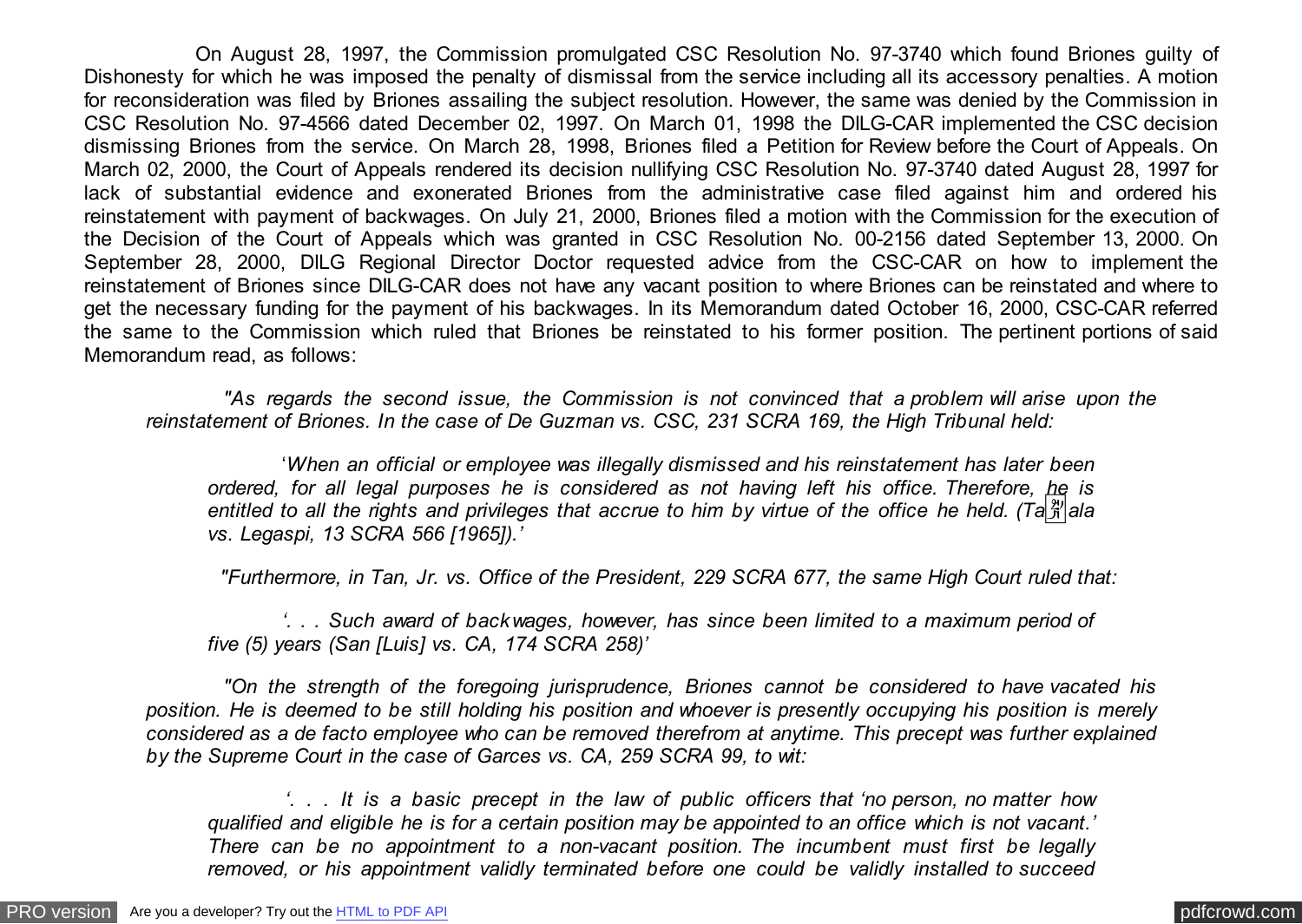*him. . .'*

 *"Thus, Briones must now be reinstated to his former position. And since the one presently occupying said position is an original appointee, he must vacate the position as his right thereto was dependent upon the final resolution of the case of Briones. This is so because he was appointed to a position-Briones' position-that was never vacant.*

 *"Finally, on the issue on the source of the funds to pay the backsalaries and other benefits of Briones, proper representation must be made by the DILG-CAR with the Department of Budget and Management."*

 Subsequently, on the strength of the foregoing, DILG-CAR issued an appointment to Briones as Driver I dated June 01, 1995 in place of the previously disapproved appointment of Briones of the same date. However, on January 02, 2001 the DILG-CAR pursuant to the decision dated March 02, 2000 of the CA issued another appointment to Briones to the same position for his reinstatement which was approved by the CSC-CAR on January 25, 2001. Thereafter, Regional Director Doctor sought approval of the newly issued appointment dated June 01, 1995 and at the same time the revocation of the CSC approval of the appointment issued for the reinstatement of Briones contending that Briones can not be actually reinstated unless his appointment dated June 01, 1995 is approved. Hence, this Resolution.

The two (2) issues to be resolved in the instant case are as follows:

- 1. Whether the instant request for the approval of the reissued appointment of Briones dated June 01, 1995 as Driver I shall be granted.
- 2. Whether the approved appointment issued by the DILG-CAR on January 02, 2001 for Briones' reinstatement shall be revoked.

 The first issue is answered in the negative. Relevant thereto is **Item 6 (a) of CSC Memorandum Circular No. 38, s. 1993** the rule then applicable which reads, as follows:

 *"6. Submission to CSC*

 *"a. All appointments should be submitted to the CSC Office concerned within 30 days from the date of issuance, which shall be the date indicated by the appointing authority below his signature, otherwise they shall become ineffective and shall be disapproved." (Underscoring in the original)*

 The rationale behind the non-retroactivity of appointments is to discourage heads of agencies to allow their employees to render service without the issuance of an appointment to deter undue payment of salaries for unrendered service. In the case of the **House of Representatives (HOR), CSC Resolution No. 98-3084 dated December 03, 1998**, the Commission ruled:

 *"Pointedly, the policy against retroactivity of appointments is to discourage heads of government*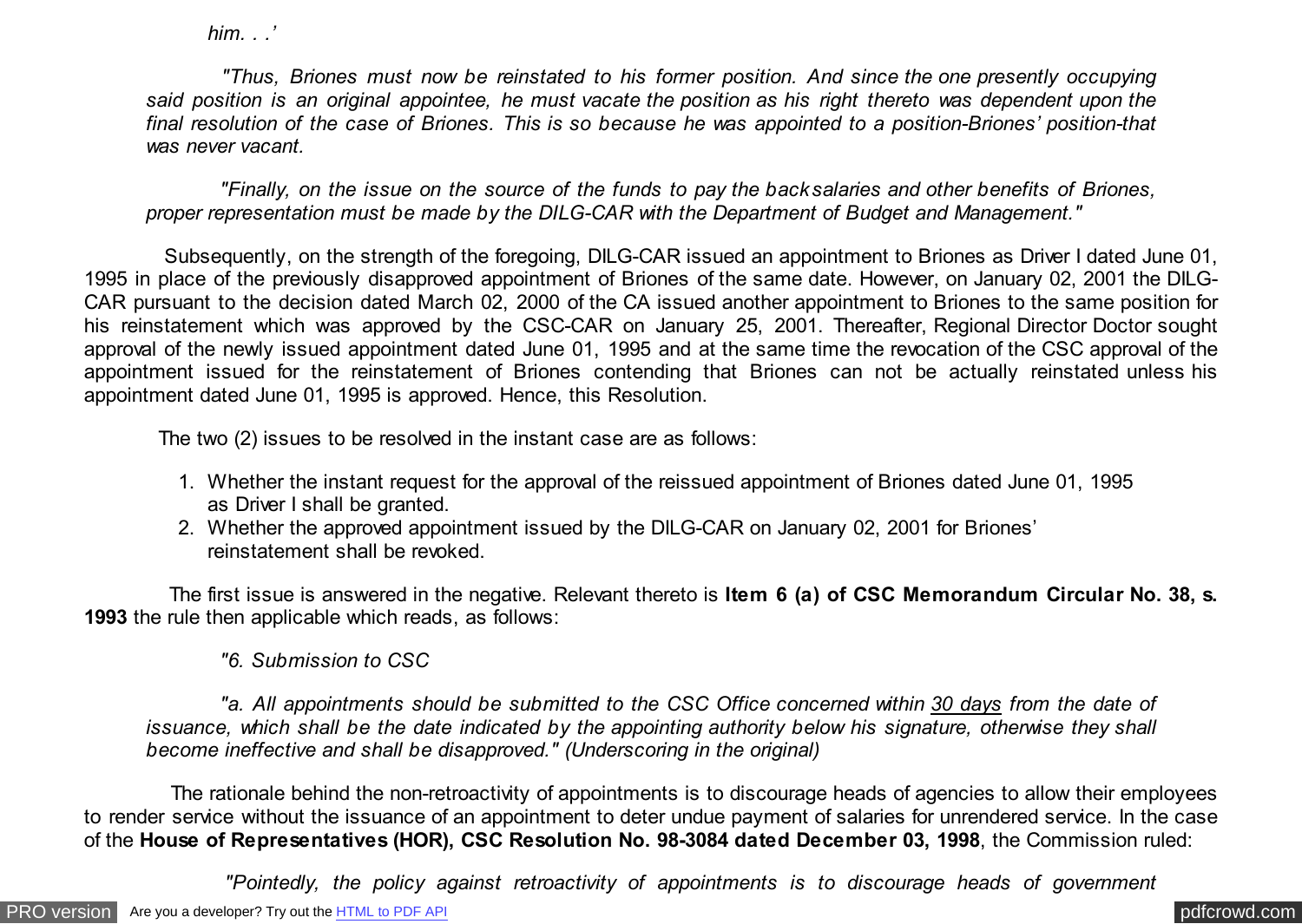*agencies and offices to require their employees to render work or service pertaining to the position involve without issuing the corresponding appointments first, and to prevent undue payment of compensation x x x."*

 Furthermore, since the decision of the CSC-CAR in disapproving the appointment of Briones dated June 01, 1995 has long been become final and executory, logic dictates that there is no more appointment to speak of. A decision that attains finality whether properly or erroneously done becomes the law of the case. This assertion finds support in the ruling of the Supreme Court in the case of **Enriquez vs. CA, 202 SCRA 487** wherein the High Court ruled as follows:

 *"x x x. Once a decision attains its finality, it becomes the law of the case whether or not said decision is erroneous. x x x."*

 However, since Briones served his office continuously without a valid appointment from June 01, 1995 to February 28, 1998, despite the finality of the decision of the CSC-CAR in the disapproval of his appointment, he is deemed a de facto officer. A de facto officer is defined as one who performs the functions of the officer in good faith and under color of right to the position involved **(Philippine Law Dictionary, Moreno, Third Edition, p. 248)**. Be it noted that a de facto officer is entitled to salary for services actually rendered **(Cui v. Ortiz, 107 Phil. 1000)**. From the foregoing, the disapproved appointment of Briones dated June 01, 1995 can not be considered a subsisting appointment on the ground that its disapproval has already gained its finality. However, an appointment dated March 01, 1998 (the date when the DILG-CAR implemented the CSC Decision dismissing Briones from the service), shall be issued by the DILG-CAR for Briones' reinstatement pursuant to the CA decision dated March 02, 2000.

 Furthermore, it must be stressed that an employee who has been dismissed from the service and was later exonerated and his reinstatement is ordered, is considered not to have vacated his former position. Thus, the reinstatement of Briones to his former position *ipso facto* voided the appointment of the person currently occupying the said position. Hence, the person who is presently occupying the position of Briones shall be reverted to his former position. And if the incumbent was issued an original appointment, he must give way to the employee whose right to office has been recognized by the competent authorities. In other words, no appointment can be issued to a position that is not vacant. This has been the ruling of the Supreme Court in the case of **Ta** $\frac{24}{11}$ **ala vs. Legazpi, 13 SCRA 566** pertinent portion of which reads, as follows:

 *"Same; Reinstatement; Appointment of another person during suspension no bar to reinstatement.— When a regular government employee was illegally suspended or dismissed, legally speaking, his position never became vacant, hence there was no vacancy to which a new incumbent could be permanently appointed, it being considered that the incumbency of the person appointed to the position is temporary and he has to give way to the employee whose right to the office has been recognized by the competent authorities."*

 From the foregoing, the issuance of the appointment in favor of Briones for his reinstatement dated January 02, 2001 shall be revoked. In place of the revoked appointment, the DILG-CAR shall issue another appointment to Briones in the same position in the present date but effective March 01, 1998. This is to comply with the Decision dated March 02, 2000 of the CA